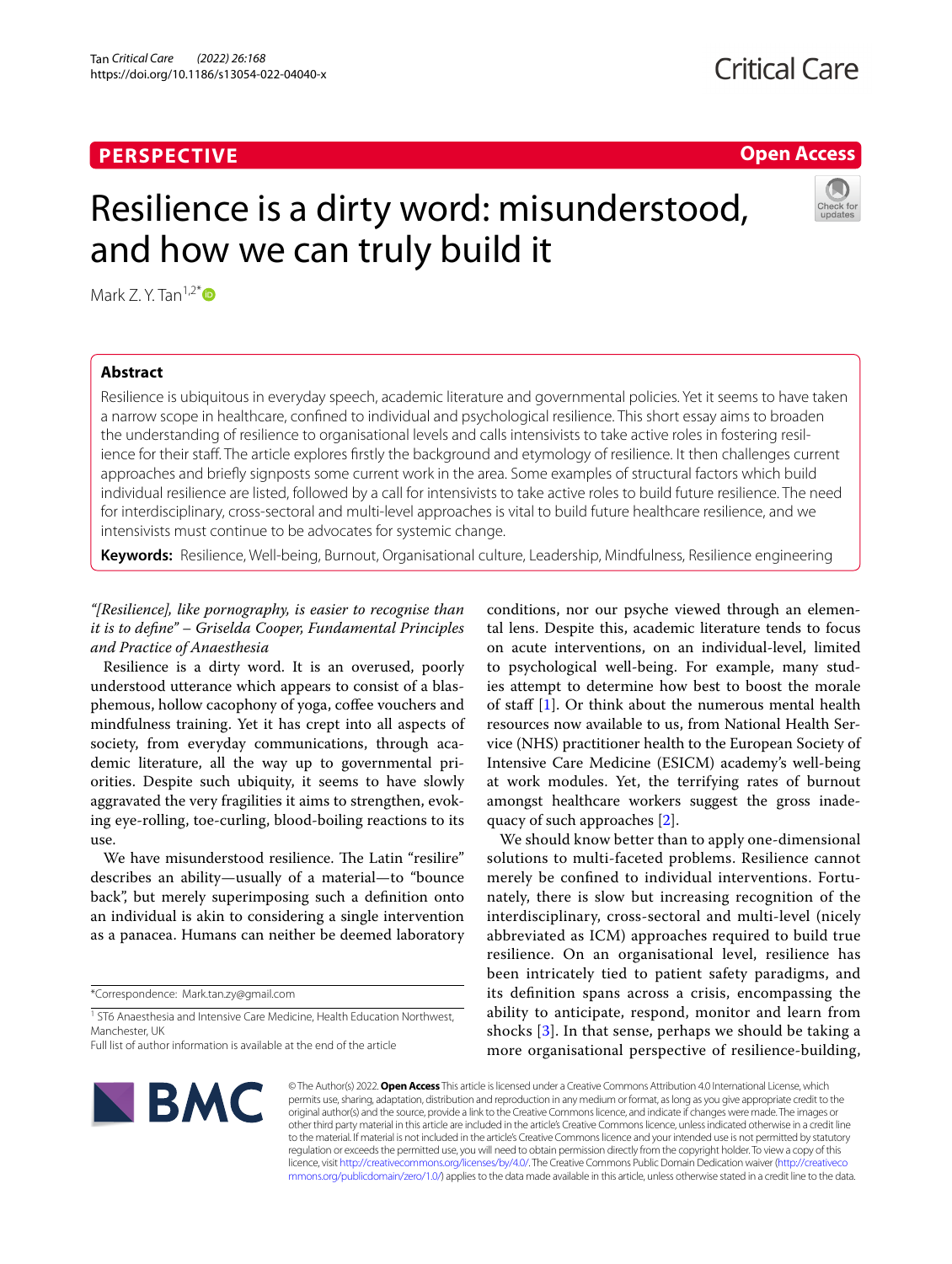reframing the patient-safety lens to include staf-safety too, and not limiting provisions to the confnes of a crisis. The Intensive Care Society is undertaking research to better understand such systemic factors afecting individual well-being and resilience [[4\]](#page-2-3). Universities are also taking notice, with studies on practical factors that build staff resilience. Even the NHS operational strategy for 2022/23 specifcally considers how we can adapt to the fexible working needs of the modern healthcare professional [\[5\]](#page-2-4).

Simple organisational provisions such as clean and functional changing rooms and scrubs can boost resilience, far more than an e-learning module can. Provision of adequate Personal Protective Equipment (PPE) during a pandemic clearly fulfls basic needs far better than coffee-vouchers. Administrative nightmares which plague the start of any rotational job could be streamlined and make working for a new organisation a dream, in a more practical way than any dream-like state achieved during yoga. Processes that enable practitioners to smoothy perform their work cultivates more mindfulness than the stress of needing to improvise workarounds just to provide good patient care. The list goes on. On the face of it, such factors seem insignifcant, petty even. Yet, as accumulation of microaggressions can cause lasting psychological damage [[6\]](#page-2-5), so an accumulation of such "micro-irritations" may indeed aggravate burnout in a similar fashion.

Let's not stop at the organisational level (or meso-level in resilience studies). Indices designed for systems level (or macro-level), which had largely been ignored prior to COVID-19, specifcally list essential supplies (drugs and equipment for example), and surge capacity as key domains. These include the World Health Organisation's Building Blocks of Health, the Global Health Security Index (GHSI) and the Epidemic Preparedness Index (EPI). But these seem at constant loggerheads with the normal meso-level priorities of minimising performance variability and maximising cost-effectiveness. These conficting interests are repeated at the next level, perhaps partially explaining why practitioners often feel unheard by hospital managers. With pressures on both sides, it is little wonder that middle management is literally: caught in the middle. The "redundancies" which are required for surge capacity are instead labelled as "inefficiencies", generating a negative spin on a potentially positive trajectory. But even these indices could not accurately predict resilience. Many high-scoring countries on the GHSI and EPI performed poorly during the COVID-19 pandemic [\[7](#page-2-6)]. The focus on measurement of physical capacities unfortunately pushes the relational aspects of resilience to the side-lines. This in turn deviates from a systems-thinking approach which underpins complex organisations. We must therefore re-frame resilience to prioritise relational aspects in addition to the physical aspects already embedded in resilience-building.

The implementation and advocacy of systemic changes require efective leadership; leadership that considers contrasting priorities, coordinates diverse actors, and operates complex systems to achieve desired goals. Sounds familiar? The reality of critical care medicine makes us intensivists well-suited to be leaders for resilience too. After all, consider the complexity of our daily multi-disciplinary rounds, juggling multiple life support modalities and managing the interdependency of body systems. The dynamicity and responsiveness we have demonstrated as a global ICM community throughout COVID-19 speaks of our ability to respond to a crisis. Our solidarity around ICU data has provided robust and real-time monitoring of the situation. And as we seek to recover and make sense of our experiences over the past two years, we have the opportunity to learn and anticipate the next crisis better. So continue to sound the alarms for staff welfare. Maintain the vigil for those at risk of burnout. Model what we all desire in a supportive culture. We can shift to focus to achieve a better balance between physical and relational aspects of resilience, between staf- and patient-centredness, and between healthcare facilities and the populations they serve.

It is this learning that challenges the etymology of resilience. We must not be satisfed to simply "bounce back" to pre-COVID conditions. Instead, that we have begun to acknowledge the brokenness of the system are inklings of a deeper, more connected understanding of resilient systems, organisations and individuals. By addressing such interactions, we remove the dirt that has limited our vision, and with a clearer view, not merely bounce back, but leap higher, into the future.

*Resilience: from the Latin base "resilire", to bounce back, from the fundamental base "salire", to leap.*

#### **Author contributions**

MT wrote the manuscript. The author read and approved the fnal manuscript.

#### **Funding**

I confrm that I do not have any competing interests. There is no funding associated with this manuscript.

**Data availability**

Not applicable.

#### **Declarations**

**Ethics approval and consent to participate** Not applicable.